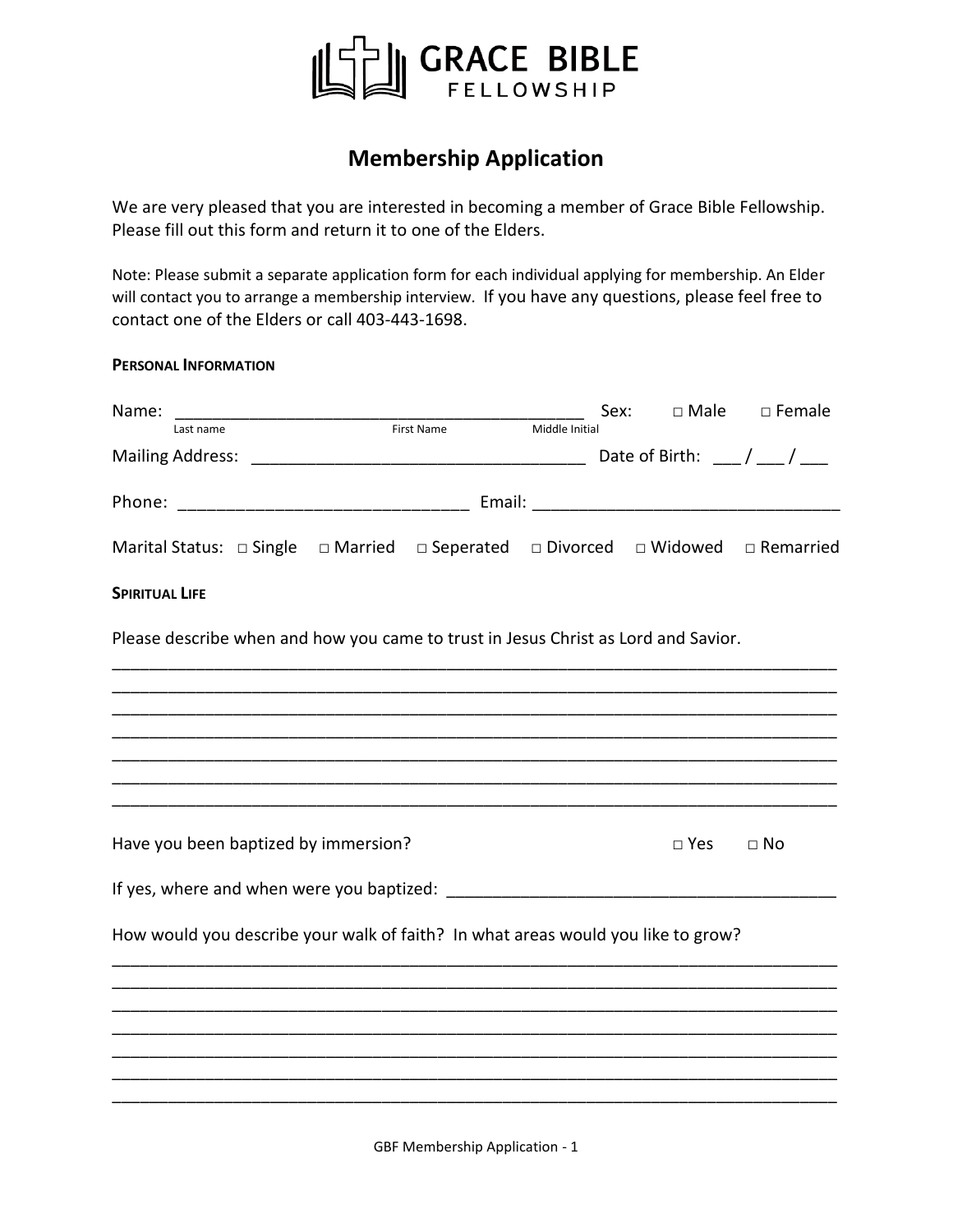## **PREVIOUS CHURCH INVOLVEMENT**

|                                                                                                                                                                                                              |                                          |               | Phone: ______________________ |
|--------------------------------------------------------------------------------------------------------------------------------------------------------------------------------------------------------------|------------------------------------------|---------------|-------------------------------|
|                                                                                                                                                                                                              | Attended from ___________ to ___________ |               |                               |
| Please describe your involvement in the church:                                                                                                                                                              |                                          |               |                               |
| Why did you leave the church? Please describe:<br><u> 1989 - Johann Harry Barn, mars and deutscher Stadt and deutscher Stadt and deutscher Stadt and deutscher Stadt</u>                                     |                                          |               |                               |
| Are there any unresolved issues with your previous church? If so, please describe:<br><u> 1980 - Johann Barn, mars ann an t-Amhainn an t-Amhainn an t-Amhainn an t-Amhainn an t-Amhainn an t-Amhainn an </u> |                                          |               |                               |
| Have you ever been the subject of church discipline? If so, please describe:                                                                                                                                 |                                          |               |                               |
| <b>CURRENT MINISTRY INVOLVEMENT</b>                                                                                                                                                                          |                                          |               |                               |
|                                                                                                                                                                                                              |                                          |               |                               |
| Have you attended GBF's Church Membership class?                                                                                                                                                             |                                          | $\square$ Yes | $\Box$ No                     |
| In which area(s) of ministry are you presently serving? Please describe:                                                                                                                                     |                                          |               |                               |
|                                                                                                                                                                                                              |                                          |               |                               |
| What ministry area would you like to serve in? Please describe:                                                                                                                                              |                                          |               |                               |
|                                                                                                                                                                                                              |                                          |               |                               |
|                                                                                                                                                                                                              |                                          |               |                               |